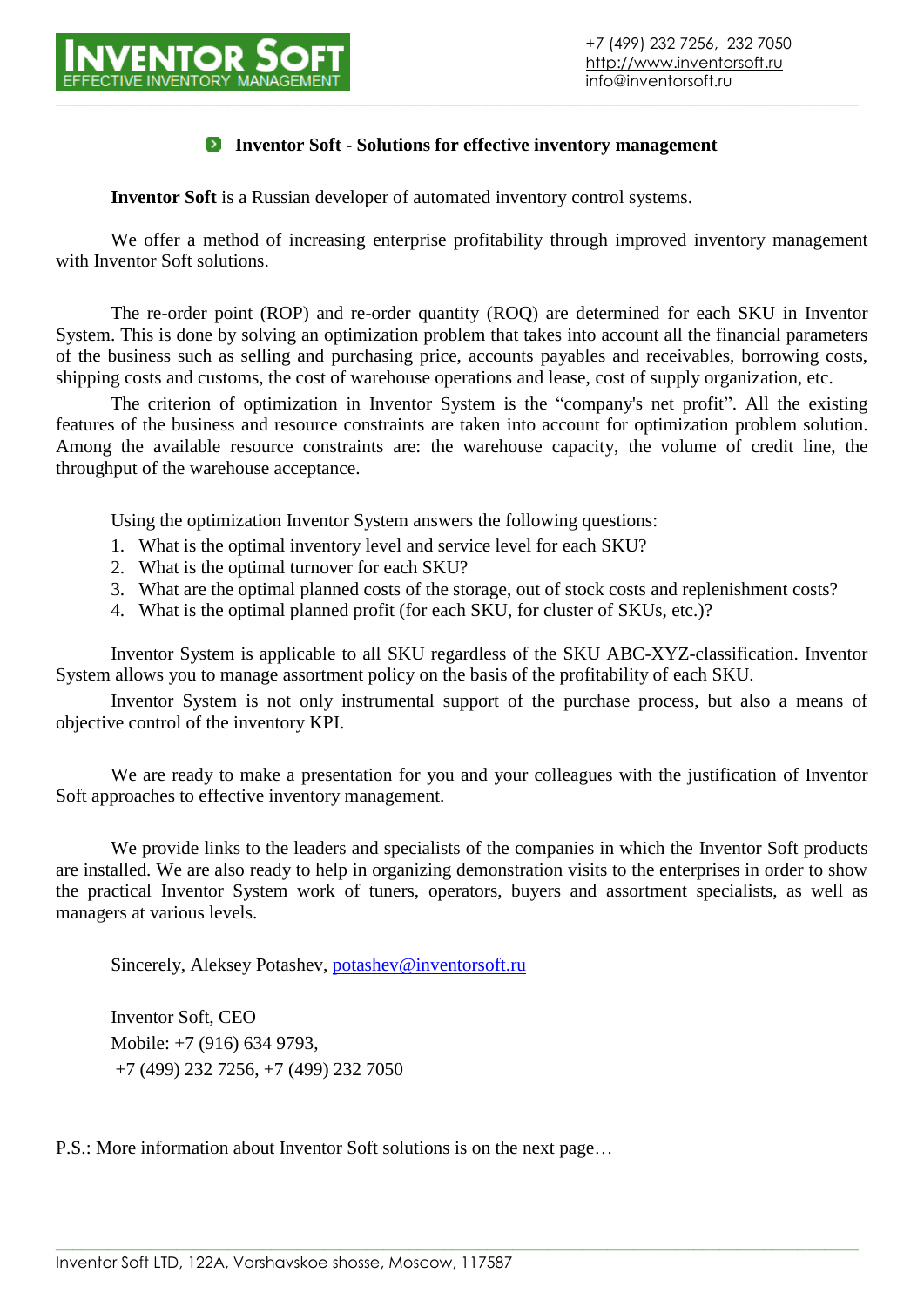

# **Inventor System. The functionality**

### **Probabilistic demand model**

- 1. Verification and "scrubbing" of source data
- 2. Filtration model construction
- 3. Demand emissions filtration
- 4. Specific transactions filtration
- 5. Out-of-stocks filtration
- 6. Demand recovery

### **Lead time model**

- 1. Deterministic lead time model
- 2. Probabilistic lead time model
- 3. Specific lead time models for each supplier
- 4. Specific lead time models for each SKU
- 5. Back-order lead time models

### **Financial modeling**

- 1. Financial model building
- 2. Budgeting and financial planning
- 3. Activity Based Costing
- 4. Separation of costs for each SKU
- 5. Calculation of profitability for each SKU
- 6. Calculation of financial parameters of the optimization model

### **Demand forecasting**

- 1. The choice of the averaging method.
- 2. Random component filtration
- 3. Isolation of a nonstationary medium
- 4. Spectral analysis
- 5. Seasonal and trends analysis for each SKU
- 6. Seasonal and trends analysis for SKU clusters
- 7. Auto-selection of the best forecasting models and forecasting parameters
- 8. Ex-post evaluation of the forecast

#### **Inventory Optimization**

- 1. Optimization model construction
- 2. Calculation of the optimal threshold strategy
- 3. Simulation modeling
- 4. Retrospective analysis
- 5. Identify the reserves of profit

#### **Resource constraints**

- 1. Warehouse capacity constraints
- 2. Financial stock constraints
- 3. Borrowed funds limitations
- 4. Throughput of the warehouse acceptance

#### **Current stock needs and operational purchasing (SCM)**

- 1. Automated rating and selection of suppliers
- 2. Automated rating and selection of delivery types
- 3. Automated rating and selection of carriers
- 4. Calculation of order, taking into account onetime discounts or projected decrease (increase) prices.
- 5. The calculation of the optimal complement to the minimum order quantity.
- 6. The calculation of the optimal complement to the volume of the container (truck).
- 7. The calculation of the optimal order in the local limits on the amount of purchase.
- 8. The calculation of the optimal order to get an annual bonus.
- 9. Accounting for the special price, depending on the multiplicity of purchase (multiple boxes, multiple pallets, etc.)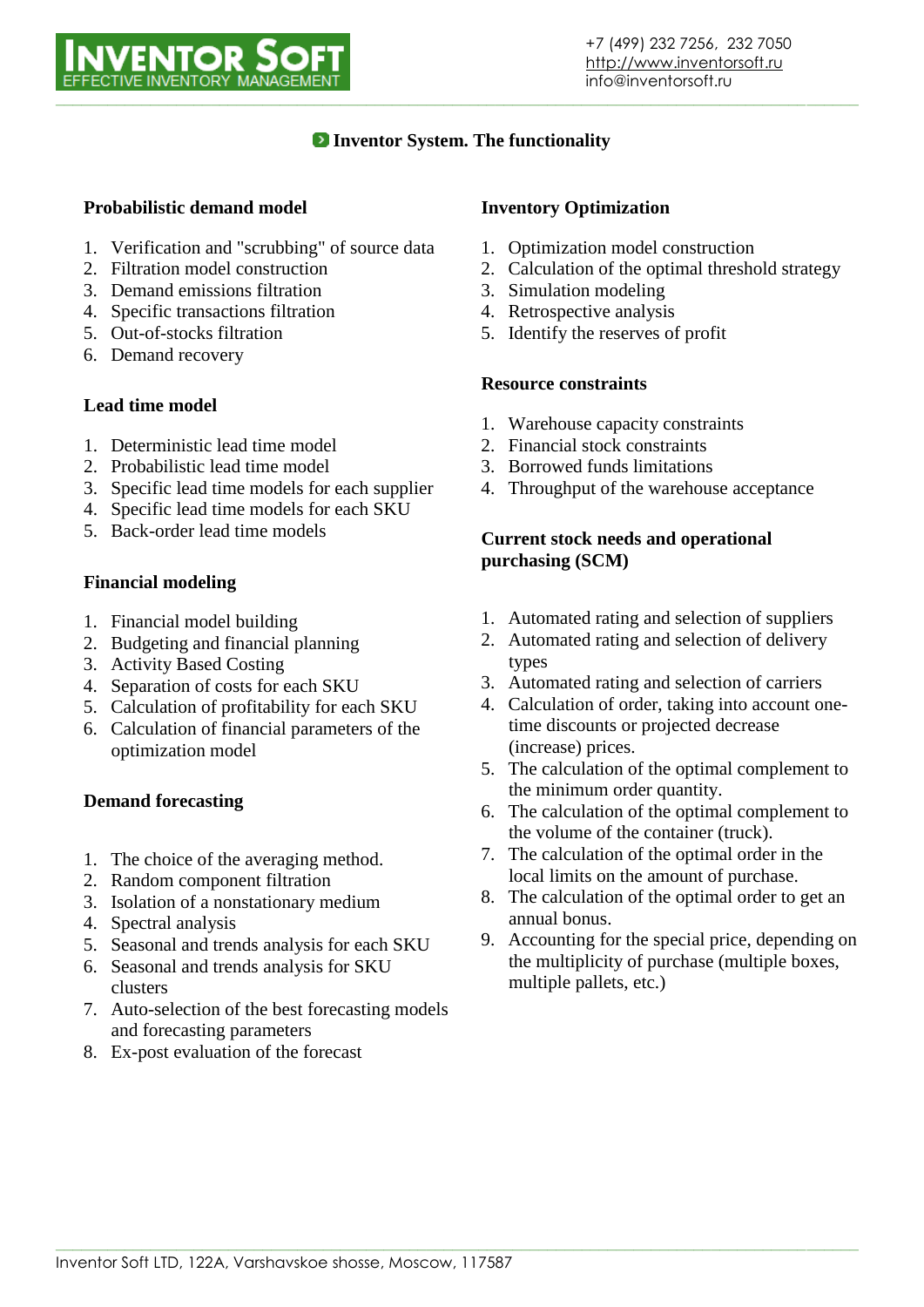

### **Effect of Inventor Soft solution**

The main effect of the Inventor System implementation is achieved by reducing the out-of-stocks, reducing storage costs and optimizing the frequency of replenishment. It also frees up resources of purchasing department and warehouse acceptance by reducing the replenishments.

Inventor System allows you to manage assortment policy on the basis of the profitability of each SKU. Inventor System is not only instrumental support of the purchase process, but also a means of objective control of the inventory KPI. Thanks to Inventor System the purchasing process becomes absolutely transparent and objective. Also Inventor System allows reducing the dependence on human factors.

Use of Inventor System allows you to:

- **In sales**
- 1. Significantly increase the Company's price list.
- 2. To work successfully with the SKUs of the rare demand.
- 3. Significantly improve the service level.
- 4. Increase customer loyalty through a high percentage of availability.
- 5. Make a KPI control more convenient.
- 6. Quantitatively justify the policy of discounts and payment delays.

#### **In finance**

- 1. Release the excess inventory in the frozen funds.
- 2. Reduce the size of the debt or equity in working capital.
- 3. Plan for profitability, turnover and frozen assets, and other parameters.
- 4. Plan the need for borrowing and payables.

### **In logistics**

- 1. To improve the throughput and the rhythm of the warehouse.
- 2. Plan for the frequency of replenishment and load acceptance.
- 3. Plan utilization of warehouse space and storage areas.
- 4. Plan for transportation costs, costs of replenishment and storage.
- 5. Detect overstocks for each SKU.

### **In marketing**

- 1. Automate commercially attractive extension of the Company's price list.
- 2. Determine the cost-optimal service level for each SKU in the price list.
- 3. Calculate the direct and indirect effects of out-of-stocks for the sale of the Company.
- 4. To simplify the economic analysis of special events and discounts.
- 5. To conduct the pricing system analysis.
- 6. Calculate the commercial implications of a loss (low-profit) «beacon»-products.

### **In purchasing**

- 1. Make purchasing more transparent and minimize the negative impact of human factors.
- 2. Significantly improve the quality and efficiency through the use of the optimal purchase strategy.
- 3. Increase employee productivity by automating routine processes.
- 4. Free up staff time for more solid to work with suppliers.
- 5. Simplify the training of new employees.
- 6. Simplify monitoring and get an objective assessment of employees.
- 7. To simplify the analysis of KPI reporting for the formation and development of motivational schemes.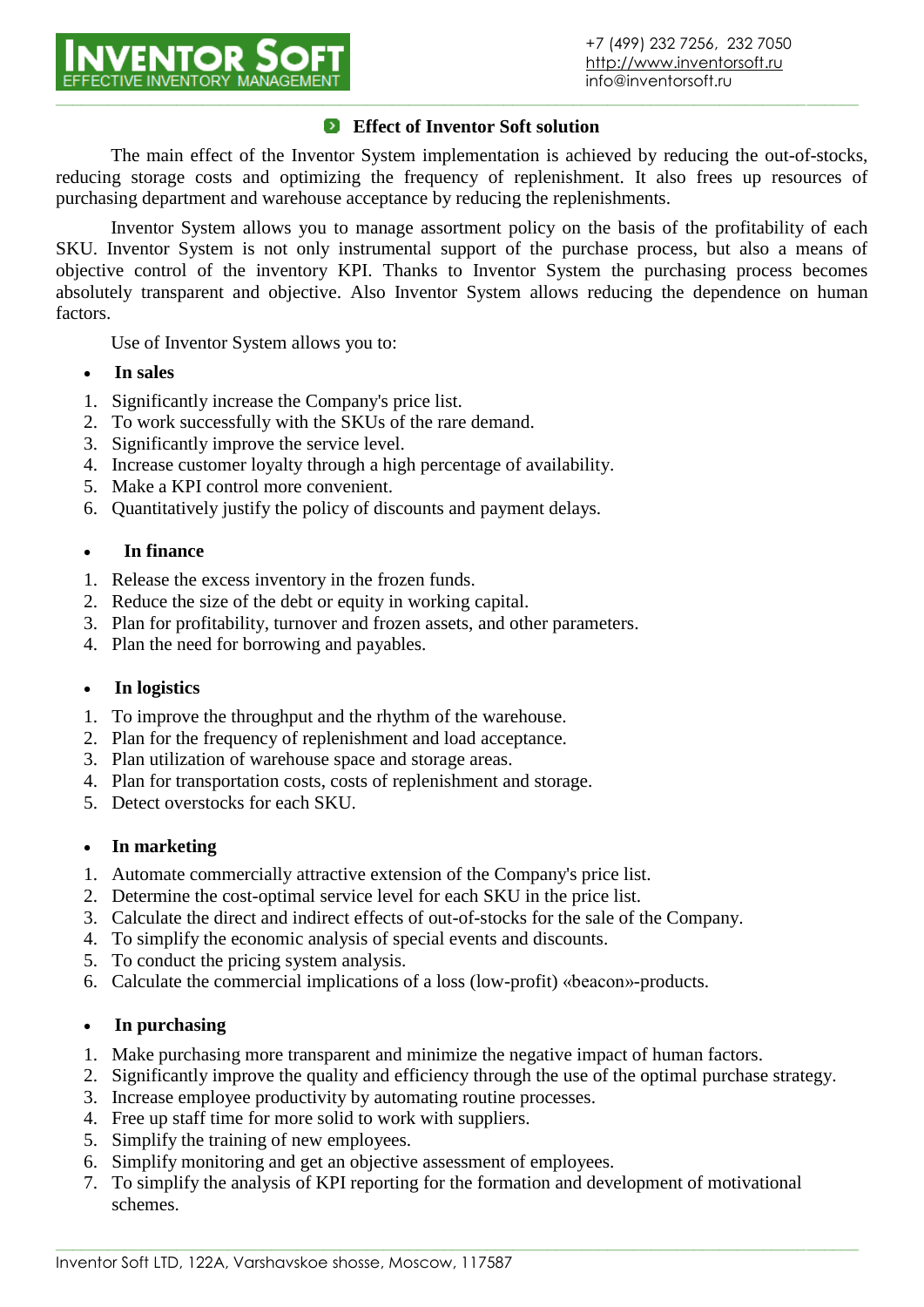**\_\_\_\_\_\_\_\_\_\_\_\_\_\_\_\_\_\_\_\_\_\_\_\_\_\_\_\_\_\_\_\_\_\_\_\_\_\_\_\_\_\_\_\_\_\_\_\_\_\_\_\_\_\_\_\_\_\_\_\_\_\_\_\_\_\_\_\_\_\_\_\_\_\_\_\_\_\_\_\_\_\_\_\_\_\_\_\_\_\_\_\_\_** 8. Provide employees with modern tools with an intuitive and user-friendly interface.

## **Inventor Soft. The difference from our competitors**

- 1. **The objective function.** The Inventor System has a well defined objective function "Profit."
- 2. **Completeness of the financial model.** Because the Inventor System operates on the "intersection" of finance and procurement, the system constructs a full financial business model for each SKU that takes into account the following parameters of activities: buying and selling prices, fees and charges, deferred payment, accounts payable, accounts receivable, lead times, transport costs (LC), the cost of borrowed funds, the cost of rent, the cost of warehouse and office operations, the costs of organizing supplies and more.
- 3. **The use of actual probabilistic structure of demand.** The system does not set hypotheses about the type of the probability distribution of demand, and uses actual probability distributions. Inventor System can be applied to all items regardless of the ABC-XYZ-classification, including the raredemand goods.
- 4. **Account of resource constraints.** The system solves the optimization problem in any resource constraints and their combinations such as: capacity of the warehouse, the amount of funds in the commodity, the amount of borrowed funds, etc.

# **Inventor.Supply - the tasks of daily purchasing**

**Inventor.Supply** solves the basic problem of the daily supply. Optimal combination of ROP and ROQ is determined with the main core of the Inventor System. All the existing resource constraints and features of the business are taken into account when solving complex optimization problems.

Often, strict adherence to the optimal parameters (ROP and ROQ) is impossible in view of additional external restrictions imposed by the supplier, transportation companies and other contractors, but also because of unpredictable realities of the business. Examples of such actions are rounds for transport packaging, minimum vendor party, limiting the volume of the container or truck, special conditions on the selected delivery, the expected increase or decrease in prices, the need of order for getting annual bonus, etc.

All these effects lead to the fact that the company is forced to deviate from standard inventory control strategy and to bear an additional loss. The main essence of the problem of delivery is to minimize loss when you deviate from the ideal "trajectory" of the purchase (the deviation from the optimal ROP and ROQ).

The solution of local problems can not be given without finding the optimal inventory management strategy in Inventor System - without a global optimal solution of the purchase.

**Inventor. Supply** solves the following tasks:

- 1. Automated rating and selection of suppliers
- 2. Automated rating and selection of delivery types
- 3. Automated rating and selection of carriers
- 4. Calculation of order, taking into account one-time discounts or projected decrease (increase) prices.
- 5. The calculation of the optimal complement to the minimum order quantity.
- 6. The calculation of the optimal complement to the volume of the container (truck).
- 7. The calculation of the optimal order in the local limits on the amount of purchase.
- 8. The calculation of the optimal order to get an annual bonus.
- 9. Accounting for the special price, depending on the multiplicity of purchase (multiple boxes, multiple pallets, etc.)